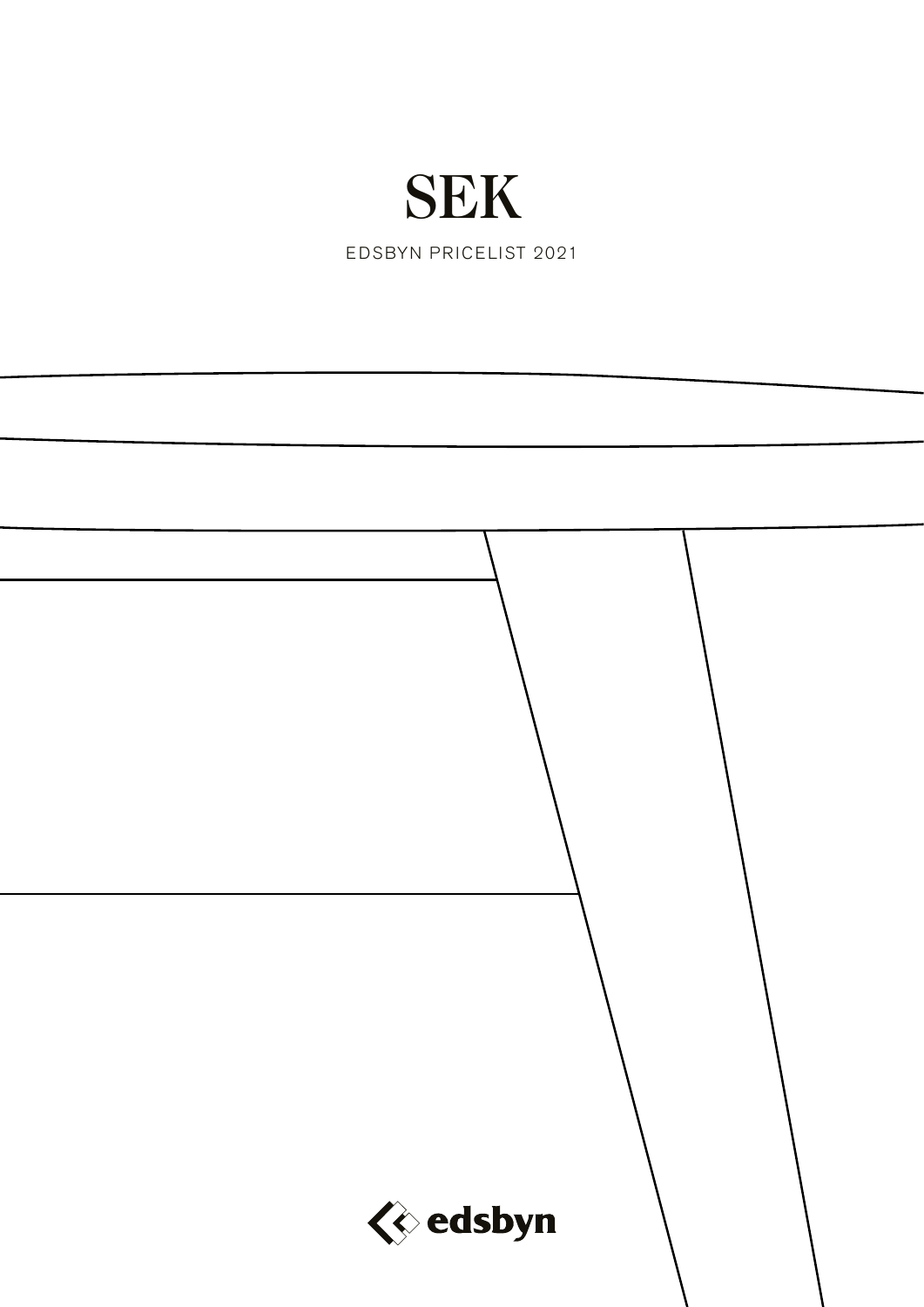## **EVE**

**DEFAULT PERFORMANCE** Swivel base in black nylon.

|                 | <b>Backrest</b> | Price range 1 | Price range 2 | Price range 3 | Price range 4 |
|-----------------|-----------------|---------------|---------------|---------------|---------------|
|                 |                 |               |               |               |               |
|                 |                 |               |               |               |               |
| without armrest | Low             | 4 008 kr      | 4 803 kr      | 5 146 kr      | 5768 kr       |
| without armrest | High            | 4 235 kr      | 5 104 kr      | 5479 kr       | 6 156 kr      |
| without armrest | Medium          | 5 689 kr      | 6554 kr       | 6932 kr       | 7 609 kr      |
| without armrest | High            | 5986 kr       | 6924 kr       | 7 333 kr      | 8 0 6 4 kr    |
|                 |                 | $\checkmark$  |               |               |               |

## **OPTIONS**

|                                     |             | <b>Options for EVE 300</b> |             |
|-------------------------------------|-------------|----------------------------|-------------|
|                                     |             | Headrest in chosen fabric  | $+1226$ kr  |
|                                     |             | Headrest in black leather  | $+ 1657$ kr |
| Options for 19 508/19 509/19 510    |             |                            |             |
| With armrest                        | + 869 kr    |                            |             |
|                                     |             |                            |             |
| Options for EVE 200 och EVE 300     |             |                            |             |
| Swivel base in chrome               | + 334 kr    |                            |             |
| Seat height 620-880mm               | $+318$ kr   |                            |             |
| Seat height 620-880mm with footring | $+ 1221$ kr |                            |             |

APPROXIMATE PRICES SEK – EXCLUDING VAT – VALID FROM 2021-02-01